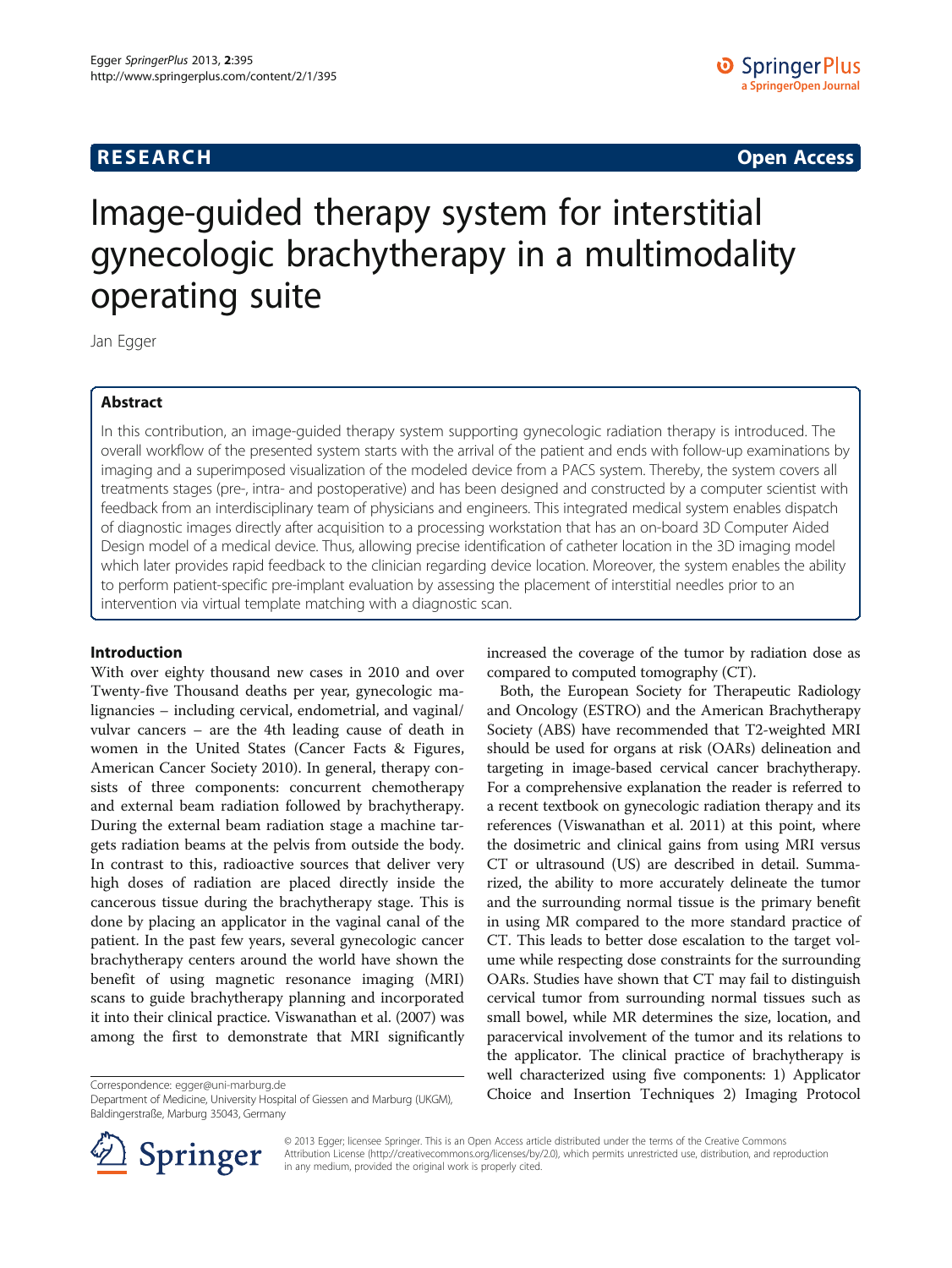3) Contouring Protocol 4) Treatment Planning 5) Dose and Fractionation. Details of each step are also provided in the textbook of Viswanathan et al. [\(2011](#page-6-0)) and its references.

The purpose of this study is to introduce a system for supporting MR- and CT-guided gynecologic radiation therapy that covers all treatment stages (pre-, intra- and postoperative) with a focus on the five brachytherapy components introduced in the previous paragraph. To the best of the author's knowledge such a system has not yet been described. The system has been worked out hand-in-hand within an interdisciplinary team of physicians, computer scientists and engineers. Research highlights include linking a diagnostic imaging set in real-time to a 3D CAD model of a medical device and precise identification of catheter location in the 3D imaging model with real-time imaging feedback. Moreover, the system enables the ability to perform patient-specific pre-implant evaluation by virtually assessing the placement of interstitial needles prior to an intervention via template matching with a diagnostic scan.

The contribution is organized as follows: Materials and Methods section presents the materials and the methods, [Results](#page-4-0) section presents the results, and [Conclusions](#page-5-0) section concludes the contribution and outlines areas for future work.

## Materials and methods

#### Equipment

The Brigham and Women's (BWH) Hospital in Boston has recently built an Advanced Multimodality Image-Guided Operating (AMIGO) suite, which enables 3 Tesla (3 T) MRI and PET/CT imaging during therapy (Egger et al. [2012a\)](#page-6-0). AMIGO is an extension of the BWH's Image Guided Therapy (IGT) program, established in 1991 by Dr. Ferenc Jolesz. Launched in 2011 as the successor to the 0.5 Tesla "double-donut" Signa SP (General Electric Healthcare) interventional suite in which BWH teams performed over 3,000 surgical and interventional procedures, the charter of AMIGO is to continue these pioneering efforts with multimodal image guidance (Kapur et al. [2012\)](#page-6-0) and intraoperative gynecological MRI data from AMIGO is freely available for download (Egger et al. [2012b\)](#page-6-0).

### System

The overall architecture of the medical system is shown in Figure [1](#page-2-0) and has been preregistered as an invention disclosure (Egger et al. [2012c\)](#page-6-0) and was adapted from a stent simulation system (Egger et al. [2009](#page-6-0)). The workflow starts with the arrival and imaging of the patient in the preoperative stage. The preoperative images are used to make a diagnosis and measure the relevant sizes for gynecologic radiation therapy. This also leads to the decision if the patient is eligible for an intervention or not. If the patient is eligible, an automatic request is send to the manufacturer and the inventory database and a first (medical) device selection is made. This selected device (e.g. Tandem and Ring/Ovoid +/−, interstitial needles or Vienna Applicator, interstitial needles alone) is modeled and visualized in the preoperative images from the patient and reviewed by a physician. Thereby, the system enables the virtual modeling and visualization of several instruments in the preoperative images of the patient, which allows a direct comparison of different devices to find the optimal one for treatment and dose delivery. Afterwards the selected device is ordered from the inventory and the modeled device (for example a 3D CAD model) is stored in a Picture Archiving Communication Software (PACS) system for the intra- and postoperative stage. In the intraoperative stage the patient is imaged with an intraoperative MRI (iMRI) and the modeled device from the PACS system is used for guidance during the intervention. Thus, the device is visualized in the patient's dataset to display the optimal position for dose delivery to the physician. The system ends in the postoperative stage with a follow-up examination by imaging and a superimposed visualization of the virtually modeled device from the PACS system.

The following sections describe the key components of the presented system in more detail, which include: the Imaging protocols that have been used to acquire the patient data, the Linking algorithm to register the 3D Models of the medical devices to the pre- and intraoperative patient datasets, the Transfer protocol to communicate between the different parts of the system, the Contouring of the patient's Organs at Risk and the Planning process for a precise dose distribution.

#### Imaging

After applicator placement, T1- and T2-weighted MR images are acquired with a 3 Tesla scanner. Therefore, T2-weighted sequences – Fast Spin Echo (FSE), Turbo Spin Echo (TSE) – are performed in the axial, sagittal and coronal orientation. Additionally, paraaxial, parasagittal, and paracoronal slices oriented orthogonal and parallel to the applicator axis are taken. Hereby, the axial images are obtained from above the uterine fundus down to the inferior border of the symphysis pubis, and in case of any vaginal tumor extension even below this. The sagittal images on the other side are obtained between internal obturator muscles. Finally, the (para) coronal and paraxial images are obtained so they cover the tumor, the entire cervix, the corpus uteri, the parametria, and the vagina. The slice thickness for the T1-weighted MR images is 3 mm with no gaps and the slice thickness for the T2-weighted MR images is 4-5 mm with 1 mm or no gaps (Viswanathan et al. [2011](#page-6-0), Kapur [2012\)](#page-6-0).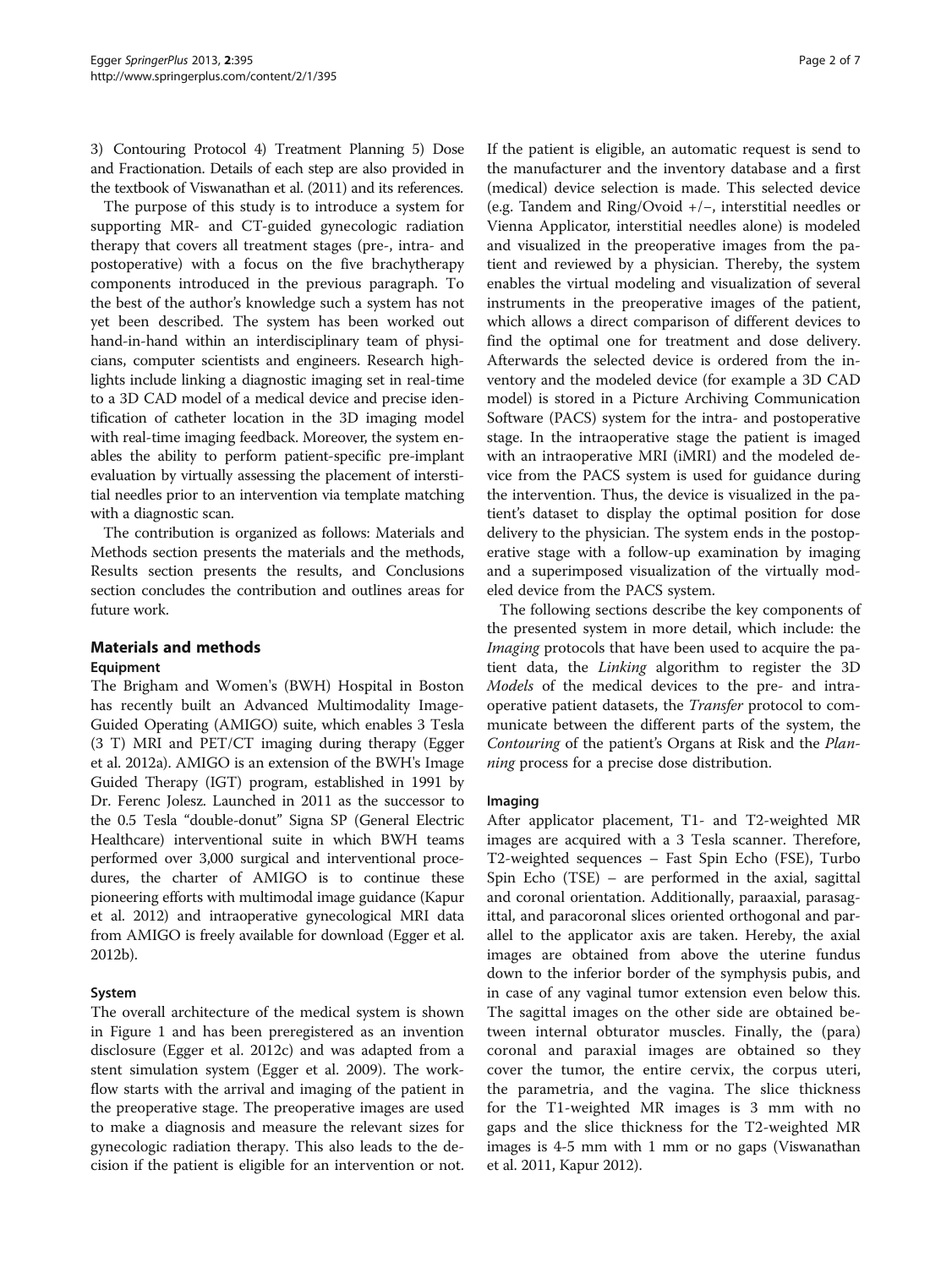For linking a diagnostic and/or intraoperative imaging set to a 3D CAD model of a medical device a software prototype called iGyne has been developed, which allows identification of catheter location in the 3D imaging model with real-time imaging feedback. The first version of iGyne has been implemented in the medical platform MeVisLab [\(www.mevislab.de](http://www.mevislab.de)) as an own C++ module, end of 2011 (Egger et al. [2012a,](#page-6-0) Kapur et al. [2012](#page-6-0)). In the meantime there exist public available software modules for 3D Slicer (3DSlicer [2013](#page-6-0), Pieper et al. [2004](#page-6-0), Fedorov et al. [2012\)](#page-6-0). 3D Slicer – or Slicer – is a free and

Linking

open source software package for visualization and image analysis primarily used in the medical domain and has been developed by the Surgical Planning Laboratory (SPL) of the Brigham and Women's Hospital in Boston.

The intraoperative usage of iGyne in AMIGO consists of several steps (Chen et al. [2012](#page-6-0)): in a first step the CAD models of the medical devices are loaded into the software. Then, the patients MR scan with the template sutured to the perineum and the obturator placed in the vaginal canal is transferred via the DICOM protocol to iGyne. Next, an initial rigid registration is computed over three corresponding point pairs manually provided

<span id="page-2-0"></span>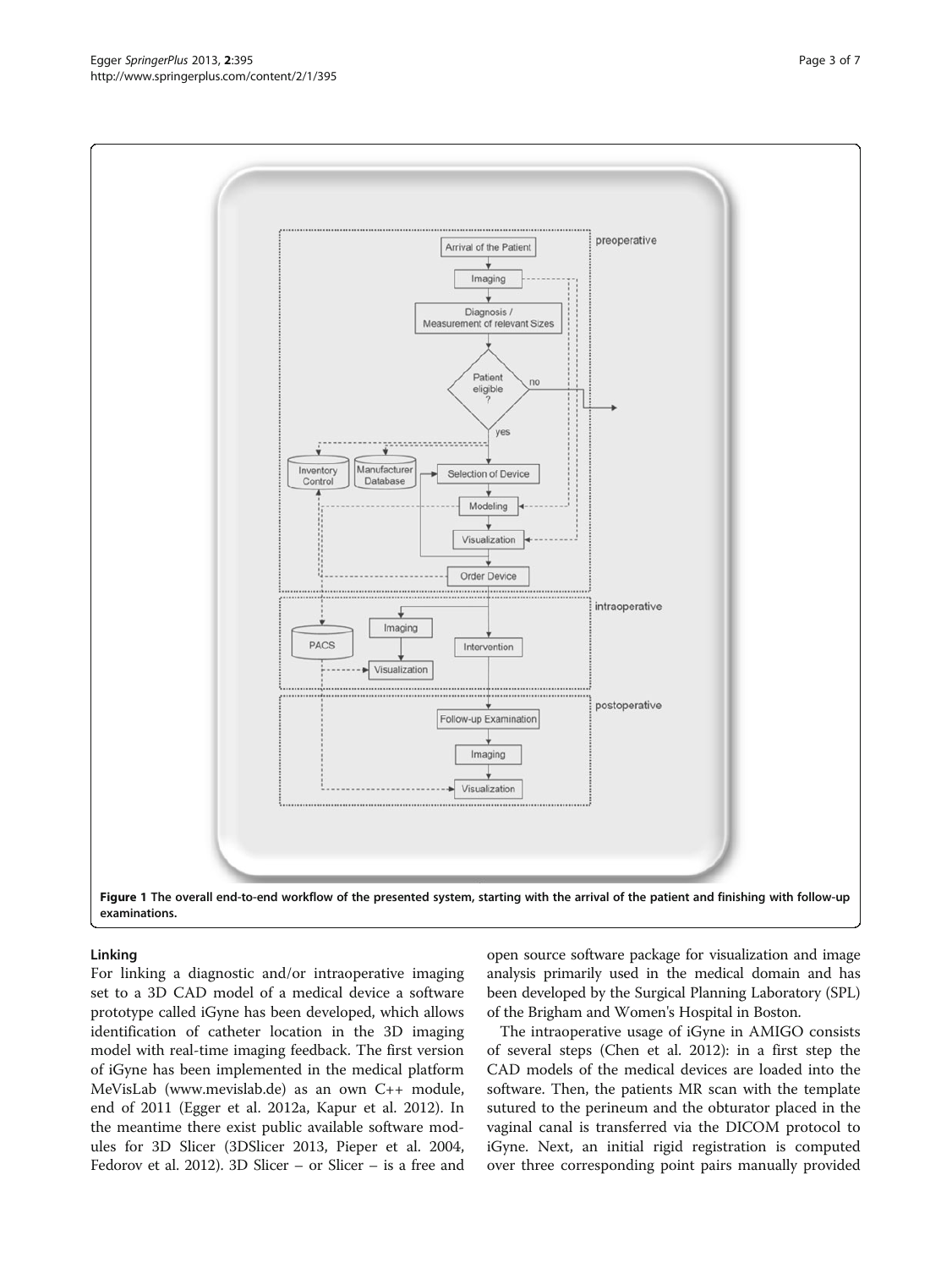by the user, which is afterwards refined using the Iterated Closest Point algorithm for rigid registration (Besl and McKay [1992](#page-6-0), Xiaojun et al. [2007](#page-6-0)). Finally, iGyne enables the rendering of virtual needles in the 2D and 3D views which allows the visualization and observation of spatial relationships among the needles, tumors, and surrounding anatomical structures. Thus, supporting the determination of the amount of needles and their positions as well as their insertion depths for a patient.

#### Models

The 3D models of the medical devices like the interstitial template and vaginal obturator (Figure 2) were created in advance using CAD software (SolidWorks, Dassault Systèmes SolidWorks Corp., MA). All models were reveres-engineered by measuring the detailed dimensions from the clinically used devices. Afterwards, the models were converted to an industry standard format (STL).

#### **Transfer**

An important factor for a medical system using software and hardware from different manufactures is the data exchange. To have the intraoperative patient data immediately available in iGyne the DICOM listener from Slicer has been used. Thus, the patient acquisitions could be pushed automatically from the scanner to iGyne for further processing (e.g. Linking and Contouring). However, for an intraoperative navigation or guidance of catheter placement a more sophisticated solution is needed, where

a navigation system or ultrasound is integrated into the whole system. This can be realized via the OpenIGTLink network protocol developed at the BWH (Tokuda et al. [2010](#page-6-0)). OpenIGTLink is a new, open, simple and extensible peer-to-peer network communication protocol for IGT which has already been used successfully for prostate interventions (Tokuda et al. [2008\)](#page-6-0). The protocol provides a standardized mechanism to connect hardware and software by the transfer of coordinate transforms, images, and status messages. The advantage of OpenIGTLink is its simple specification, initially developed through a collaboration of academic, clinical and industrial partners for developing an integrated robotic system for MRI-guided prostate interventions (Fischer et al. [2008\)](#page-6-0). It was designed for use in the application layer on the TCP/IP stack, allowing researchers to develop a prototype system that integrates multiple medical devices using the standard network infrastructure (Egger et al. [2012d](#page-6-0)). The OpenIGTLink protocol itself does not include mechanisms to establish and manage a session. It only defines a set of messages, which is the minimum data unit of this protocol. In Summary, an OpenIGTLink message contains all information necessary for interpretation by the receiver and begins with a 58-byte header section, which is common to all types of data, followed by a body section. The format of the body section varies by the data type that is specified in the header section. Since any compatible receiver can interpret the header section, which contains the size and the data type of the body, every receiver can gracefully

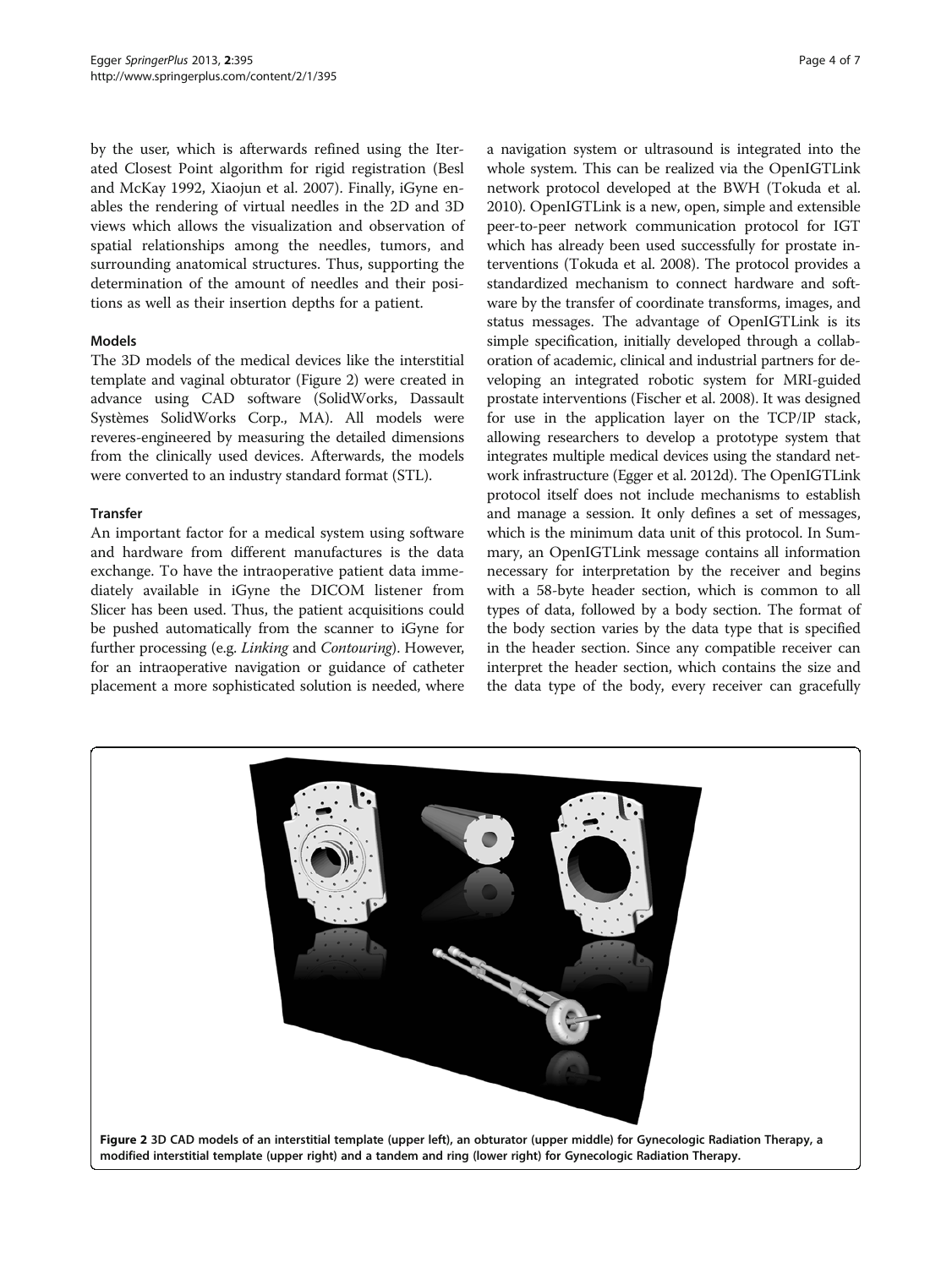<span id="page-4-0"></span>handle any message, even those with an unknown data type, by ignoring incompatible messages without the system crashing.

## Contouring

According to the GYN GEC ESTRO guidelines (Haie-Meder et al. [2005](#page-6-0), Pötter et al. [2006\)](#page-6-0), three types of structures are outlined in the patient data for the proposed system: the gross tumor volume (GTV), the clinical tumor volume (CTV) and the organs at risk (OAR). Hereby, the GTV is the tumor – as seen by the physician in the patient's images and clinical exams – which gets the maximum radiation dose for treatment. For the CTV two areas are defined: the intermediate risk clinical tumor volume (IR-CTV) and the high-risk clinical tumor volume (HR-CTV). Thereby, the HR-CTV is the GTV including the cervix and any suspicious areas where disease remains at the time of brachytherapy, like a uterine invasion or parametrial involved tissues. The IR-CTV is an extension of the HR-CTV by 1 cm and any disease extension at the time of diagnosis. Finally, the OARs consist of the bladder, the rectum, the sigmoid and the small bowel adjacent to the uterus which should get a minimal possible radiation dose (Viswanathan et al. [2011,](#page-6-0) Kapur [2012](#page-6-0)). For the segmentation of the pelvic structures for gynecologic brachytherapy we studied the capabilities available in Slicer. As a result, segmentation of the bladder could be achieved accurately using the implementation of the GrowCut algorithm in Slicer. But, manual segmentation was required to achieve segmentation results for the tumor and the rectosigmoid (Egger et al. [2012e](#page-6-0)).

### Planning

The treatment planning of the presented system can be performed by using commercial software packages from Nucletron (Plato, OncentraGYN) and Varian (BrachyVision). These software applications work with different types of image modalities like MR, CT, X-ray, Ultrasound, and therefore a suitable for a multimodal operation suite like AMIGO. In a first step, the geometry of the inserted applicator is reconstructed, which is done by using its appearance in the images (Pernelle et al. [2013](#page-6-0)), followed by the generation of a treatment plan based on the prescribed doses to the contours GTV, CTV, and constraints on the OAR. Thereafter, manual refinement is performed to obtain optimal dose distribution covering the target (tumor). Thus, the isodose distribution is evaluated after each modification, which includes a detailed analysis of the dose-volume parameters (DVH) for CTVs and OARs (note: during the external beam radiation therapy (EBRT) the patients receive a dose of 40–50 Gy and the following brachytherapy provides an extra 3–5 fractions of 5.5-7 Gy each. The

overall aim is to deliver a dose of 80–90 Gy to the highrisk clinical tumor volume and the dose to the OAR is assessed through measurement of dose rate. This measurement can be achieved with one of the following two methods: (1) the common ICRU 38 reference points, or more recently, (2) 3D volumes like the D2cc and D0.1 cc, which are defined for the bladder, the rectum/ sigmoid, and small bowel. The D2cc tolerances are assumed to be approximately 90 Gy for the bladder, 70 Gy for rectum/sigmoid, and 55 Gy for the small bowel (Viswanathan et al. [2011,](#page-6-0) Kapur [2012](#page-6-0)).

## Results

In this contribution an overall system for supporting Gynecologic Radiation Therapy with focus on a multimodality operating suite, like AMIGO, has been worked out. The Image-Guided Therapy system starts with the patient arrival and imaging. Then, diagnosis and measurement of relevant sizes for intervention in a multimodality operating suite are made leading to automatic inventory control and manufacturer request. Next, a first device is selected (e.g. Tandem and Ring/Ovoid +/− interstitial needles or interstitial needles alone) that is modeled in the preoperative images. Thereby, virtual modeling and visualization of several instruments for direct device comparison is enabled to find the optimal one. Afterwards, the device is ordered from the hospital inventory and the modeled device is stored (PACS). In the intraoperative stage the patient is imaged and the stored device allows guidance to an optimal position for the subsequent dose delivery. The system ends with follow-up examinations by imaging and a superimposed visualization of the modeled device from the PACS. In order to increase the physician's speed and monitor the consequences of inserting interstitial catheters in realtime a software prototype has been developed. The prototype has been realized as an own module called iGyne (interstitial Gynecologic Radiation) under the medical research platform 3D Slicer in C++:

<https://github.com/xjchen/igyne>

and Python:

<https://github.com/gpernelle/iGynePy>

[http://www.slicer.org/slicerWiki/index.php/Documentation/](http://www.slicer.org/slicerWiki/index.php/Documentation/Nightly/Extensions/iGyne) [Nightly/Extensions/iGyne](http://www.slicer.org/slicerWiki/index.php/Documentation/Nightly/Extensions/iGyne)

Figure [3](#page-5-0) shows several screenshots of the iGyne module under Slicer. The screenshots show the 3D CAD model of the interstitial template that has been fitted to MRI scans. On the left side of the iGyne interface an interstitial planning sheet is provided which allows virtual preplanning of single needles (depth and length). The software also enables rendering of the planned interstitial needles in different 2D slices. The iGyne Slicer module could be performed the planning in real-time on a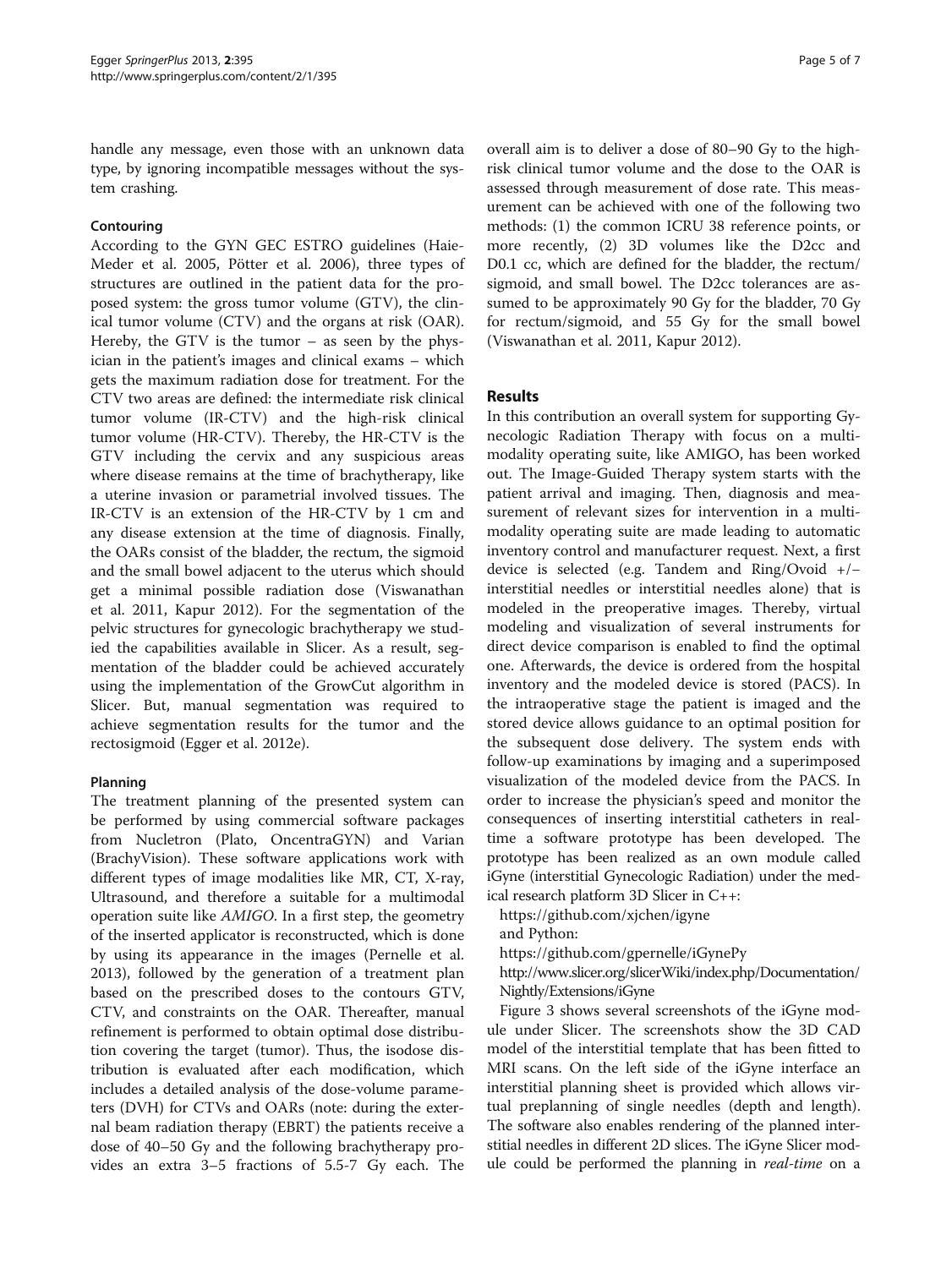<span id="page-5-0"></span>

Laptop with Intel Core i5-2520 M CPU,  $2 \times 2.5$  GHz, 4 GB RAM, Windows 7 Version, Service Pack 1, 32Bit.

### Conclusions

In this contribution, an overall Image-Guided Therapy system for supporting Gynecologic Radiation Therapy has been introduced that covers all therapy stages from patient arrival/diagnosis (preoperative), intervention (intraoperative) to follow-up examinations (postoperative). To the best of the author's knowledge, this is the first time an overall medical system for Image-Guided Therapy supporting Gynecologic Radiation Therapy has been introduced. In summary, the achieved research highlights of the presented work include:

- linking a diagnostic imaging set in real-time to a 3D CAD model of a medical device;
- precise identification of catheter location in the 3D imaging model with real-time imaging feedback and
- ability to perform patient-specific pre-implant evaluation by assessing in the computer the placement of interstitial needles prior to an intervention via virtual template matching with a diagnostic scan.

The overall workflow of the designed system has been described in detail step-by-step: starting with the arrival of the patient and finishing with follow-up examinations.

However, there are several areas of future work, like the integration of intraoperative navigation (e.g. intraoperative ultrasound (iUS), electromagnetic (EM) tracking or optical navigation) into the system (Wang et al. [2013](#page-6-0)). In contrast to prostate interventions where navigation systems have been used (Tokuda et al. [2008](#page-6-0), [2010](#page-6-0)) medical navigation systems have not yet found their way into gynecological interventions. However, there are other research studies that have influence on a medical navigation system for gynecologic radiation therapy, like the exploration of female patient positions undergoing gynecological surgeries (Power [2003](#page-6-0)). Moreover, a motion study between supine and lithotomy positions of the female pelvis should be performed by acquiring magnetic resonance imaging data in different stirrups adjustments. Critical is the deformation that has been studied for the prostate (Hirose et al. [2002,](#page-6-0) Bharatha et al. [2001\)](#page-6-0) and also in particular for prostate brachytherapy (Bellon et al. [1999](#page-6-0)) but to the best of the author's knowledge not for the female pelvis.